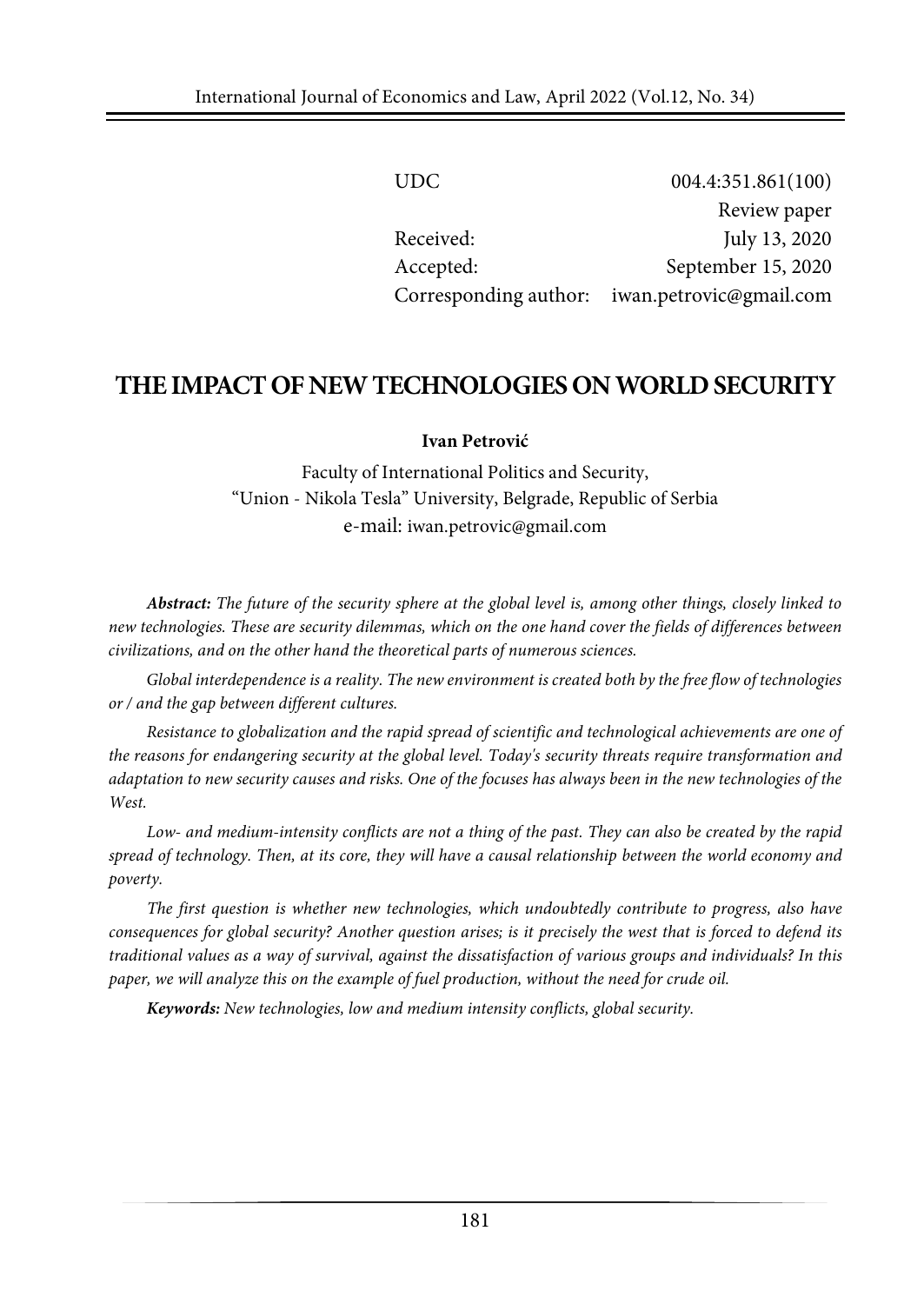## **INTRODUCTION**

Prestige in the world is directly related to the prosperity of a country or civilization. New technologies, almost without obstacles, penetrate into all the pores of differently developed civilizations, the result of which is their increasing connection.

The last decade of the twentieth century was marked by radical and various changes in the global security environment. During this decade, profound changes were conceived, which are already crucially determining the economic, social, political and security configuration of the world community. The first consequences of these changes began to arrive. Among other things, the list of security challenges, risks and threats has been changed and expanded. At the same time, their nature, content, appearance and range are changing. New carriers of threats to individual, regional and global security have also entered the scene (Zirojević, 2008:345-367).

In recent years, we have witnessed an increasing number of low-intensity conflicts on the borders of civilizations that Huntington assumed. The duration of Huntington's theory coincides with estimates of the duration of the world's oil resources, through the disappearance of which the world is facing a global crisis (Bakić, 2007:1).

History has shown that the "borders" between civilizations were marked by wars and conflicts, and today the influence of civilizations on each other is more intense, thanks to new technologies.

The dominant accumulated problems of oil-exporting countries are at their base economic, political, demographic and environmental in character; also they are often religious and civilizational in nature..

Middle Eastern countries recognize the positive effects of global civilization, so the expansion and imposition of new technologies can be interpreted as an activity focused on conservative foundations.

Energy anti-Americanism refers to the US needs for cheap crude oil and the role they played in the Middle East (Samardžić, 2000.:5-15).

The development of information and communication technology has contributed to the intensification of changes and the acceleration of the process of globalization of almost all aspects of international relations. In such an environment, cooperation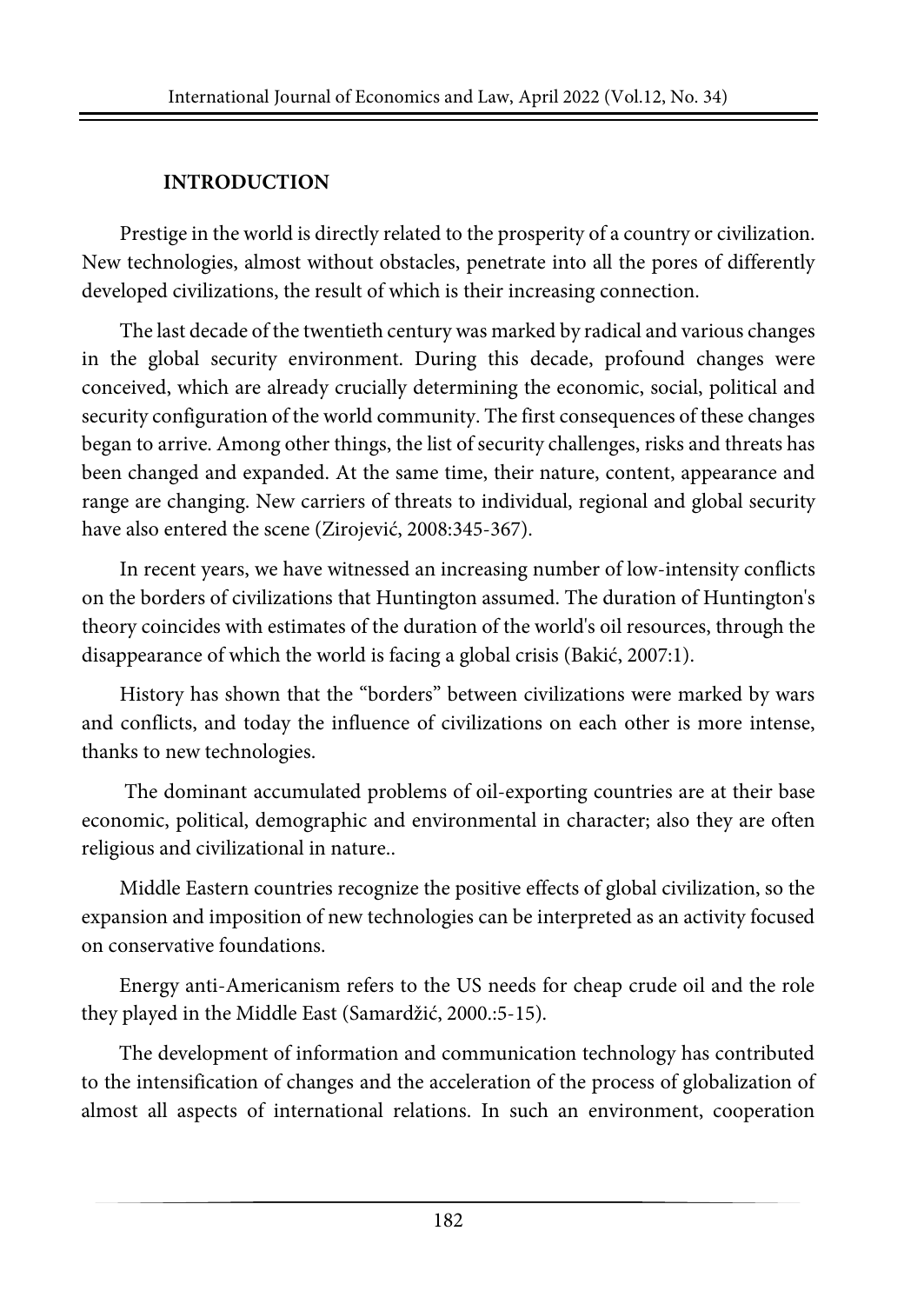becomes an essential precondition for strengthening peace, stability and democratic development (Gaćinović 2007.:3-26).

The rapid spread of the world order and new technologies is creating a sense of pressure for some civilization groups. This speed encourages a feeling of less importance, which causes a feeling of injury and threat on a collective and personal level. Feelings of hurt and vulnerability are directly proportional to disregard for the reasons for the offense. It is an attack on the emphasized need for uniqueness. The feeling of injury has its reasons in the fact that powerful states take side of those who really or potentially endanger the injured, because they are not ready to stand up in order to protect civilizational legitimacy and the need to defend themselves.

The defense of the currents of civilization also includes an attack on those who want to turn them into second-class citizens. In that case certain civilizational groups feel threatened in the changed historical, geostrategic, geopolitical and socio-political circumstances, among visible and invisible enemies, afraid of increasing globalization, because it changes cultural characteristics together with the threat of their disappearance. Defense against the feeling of being threatened requires an increasing emphasis on one's own importance, as well as emphasis on their values (Petrović, 2010:23).

On the other hand, defense against endangerment is based on the means that characterize the latest scientific achievements.

There is pressure on the scene to change patterns of political, religious and economic behavior. It also represents the creation of awareness among different groups and individuals that individuals, without relying on the state, can inflict great and irreparable damage to organized societies and states with their ideological or religious convictions. The question is how much such thinking was influenced by the imposition of Western values, ie insisting on respect for human rights and the existence of individual awareness of their own autonomy and independence, and whether the West is forced to defend the state and its traditional values in order to survive before dissatisfied individuals and groups. (Popović 2004:11-29).

However, the modern world has a trend in the rise of some and the fall of other civilizations. The rise of some civilizations in a global environment creates an uncertain world. Less developed civilizations are marked by frustration, so they seek refuge in identity, since, if they do not act according to the model of mega-nations, they can be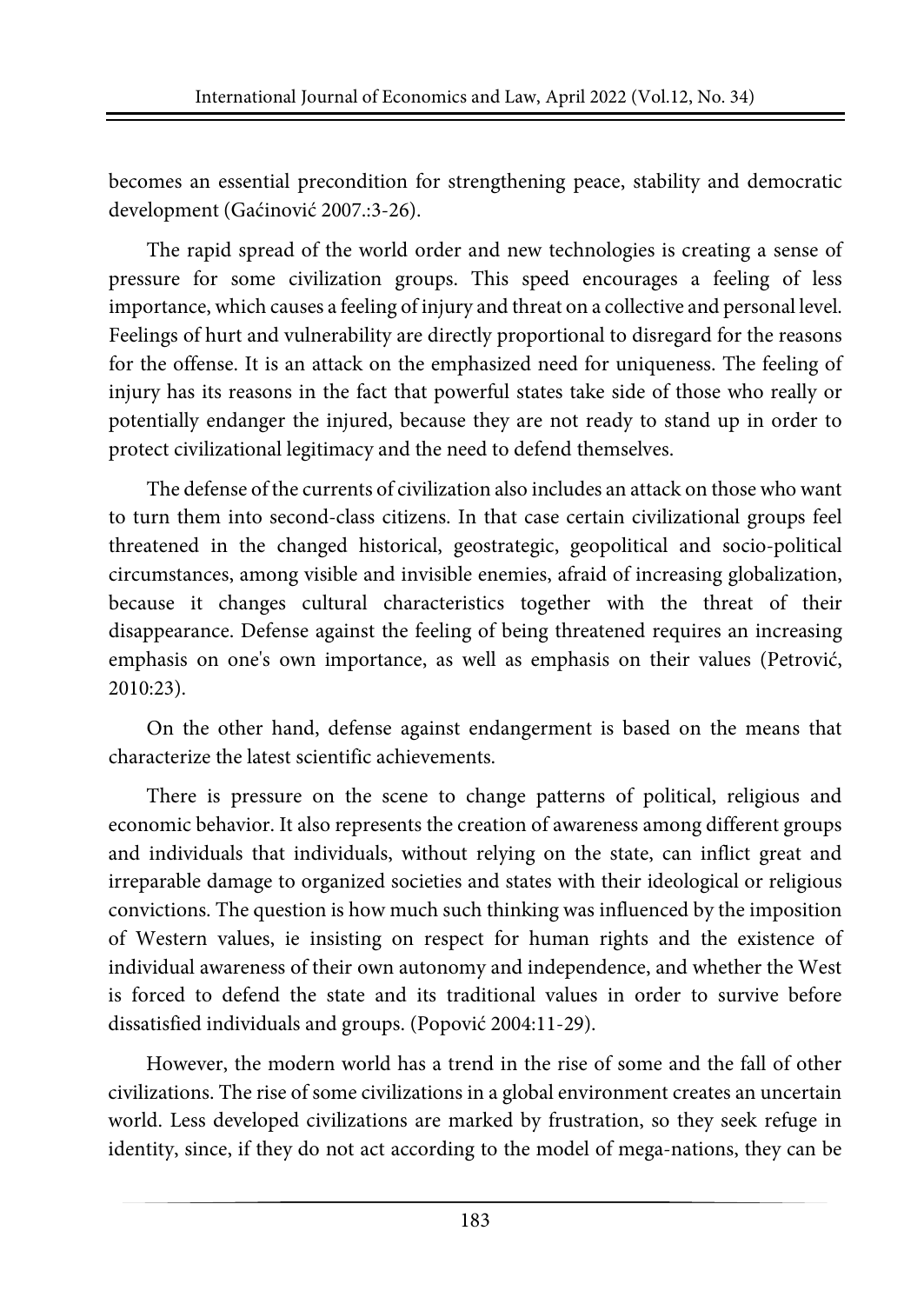exposed to various sanctions. The process of globalization produces a mega-nation, as the optimal option of identity. The reason for this is the space for progress and expansion of power and influence.

It often happens that there is a gap between changes in the environment and the inertia of civilizational characteristics. In this case, the collective part of the individual loses the function of mediator between the environment and himself. Then the "old patterns" are recognized as real, "ours" and "only ours", as the only ones to be trusted. Collective civilizational answers to the influence of other civilizations can be found in the fact that civilization and its culture create the identity of society, as an answer to the question: "How does society understand itself and what is important to it?" (Kecmanović, Petrović, 2010: 22).

It is the beginning of resistance to the feeling of pressure or frustration, from which the instinctive part of the personality in which aggression lies is exposed. It is basically a fear of change and uncertainty. Individuals perceive this reaction as consistency, fidelity to "ourselves", with respect for ancestors and "our" obligations to them. Where there is a satisfactory agreement between the demands of society and the psychological characteristics of its members, at the same time the functional demands of individuals and society are met. Historically, such an agreement has never happened. But a path to that agreement would certainly reduce the aggressive response in the form of security breaches (Kecmanović, 2004: 27-33.).

For these and similar causes, asymmetric conflicts are becoming a practice.

Today, many call these conflicts an oil war, such as Iraq, Libya, Syria and other Middle Eastern countries.

We are witnessing new revolutionary technologies. It remains to be seen how much and what impact they will have on world security.

In this paper, we will analyze this on the example of fuel production, without the need for crude oil.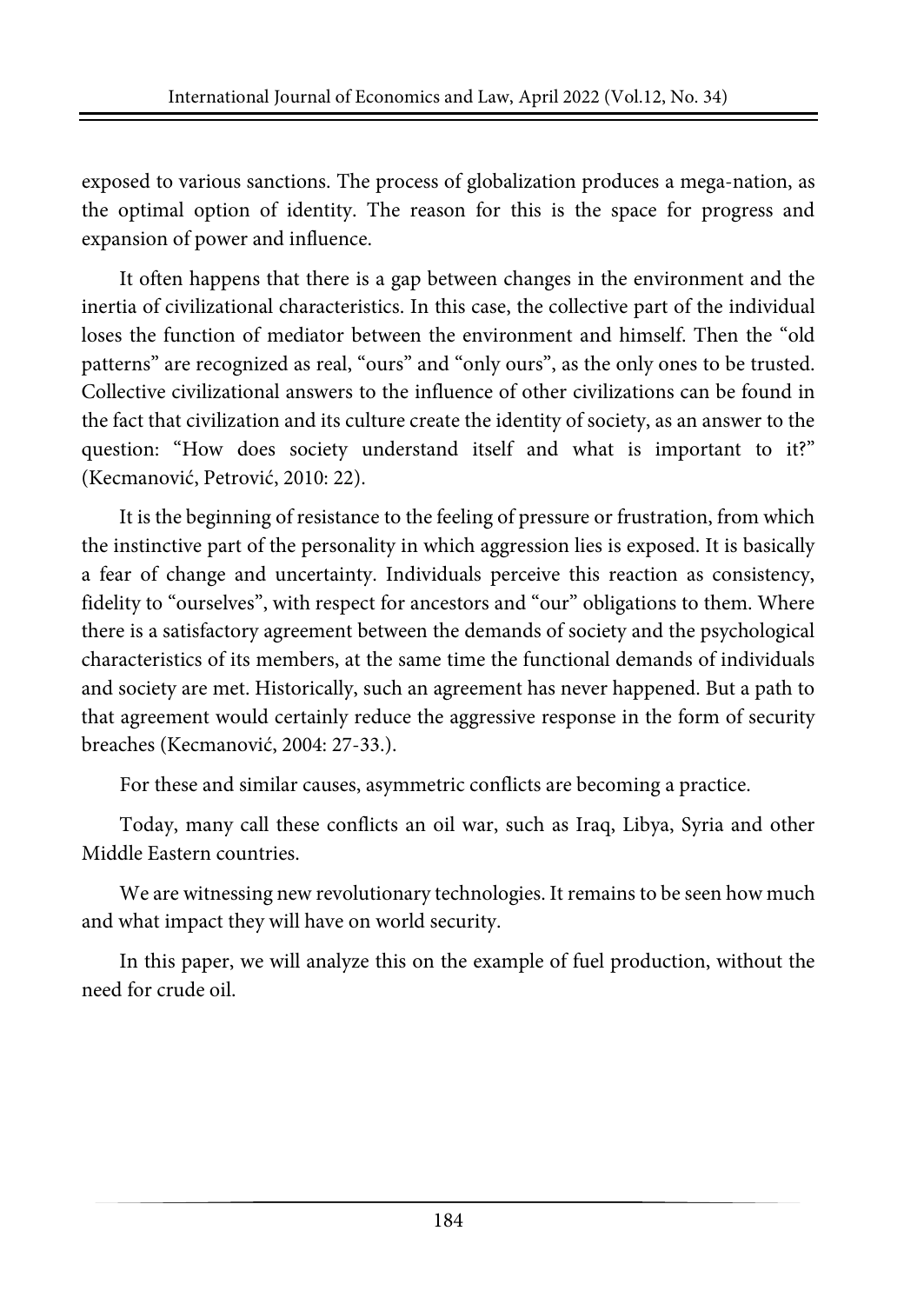## **3. THE IMPACT OF NEW TECHNOLOGIES**

Electric vehicles are no longer out of reach due to the efficiency and heavy weight of the batteries they use. However, hybrid vehicles almost did not live up to their expectations, except in terms of reducing emissions.

District heating systems, industry, and other economic sectors continue to use natural gas or oil.

The technology of converting water into fuel, with the help of electricity, which was launched by the German company Sunfire GmBH from Dresden, uses renewable sources of electricity, which with the help of water and CO2 produce gasoline, diesel, kerosene, without any harmful substances such as sulfur.

If this proves to be an efficient, albeit expensive, fuel production system, the price of producing these fuels will fall quickly due to the massive need for them, and the benefits are diverse: from reducing pollution to ending dependence on other oil-rich countries. In this case, oil will remain only a resource needed for the production of plastic, asphalt, etc.

There are also alternative sources of oil inwhich new technologies will undoubtedly dominate. The world's coal reserves can be used for another 150 years, natural gas reserves will last longer than oil reserves, hydrogen cells can renew clean energy, and there are biofuels, which are popular today. All oil-dependent countries today are turning to renewable energy sources, and ultimately to the nuclear fuel that is evolving today.

The downside of new technologies does not apply to the people who will use it, but to those countries whose economy is based in whole or in part on the export of crude oil.

Let us just imagine that oil ceases to be a priority on the stock exchanges. The countries that are the largest exporters are mostly stable or at least present themselves that way. However, there are countries that are far from stable political systems, in which poverty still reigns, while the top of the country is more than well-situated, because their entire economy is based on the sale of crude oil.

According to data presented in 2010 by the company "BP", one of the largest and leading energy companies in the world, it is considered that the stock of "black gold"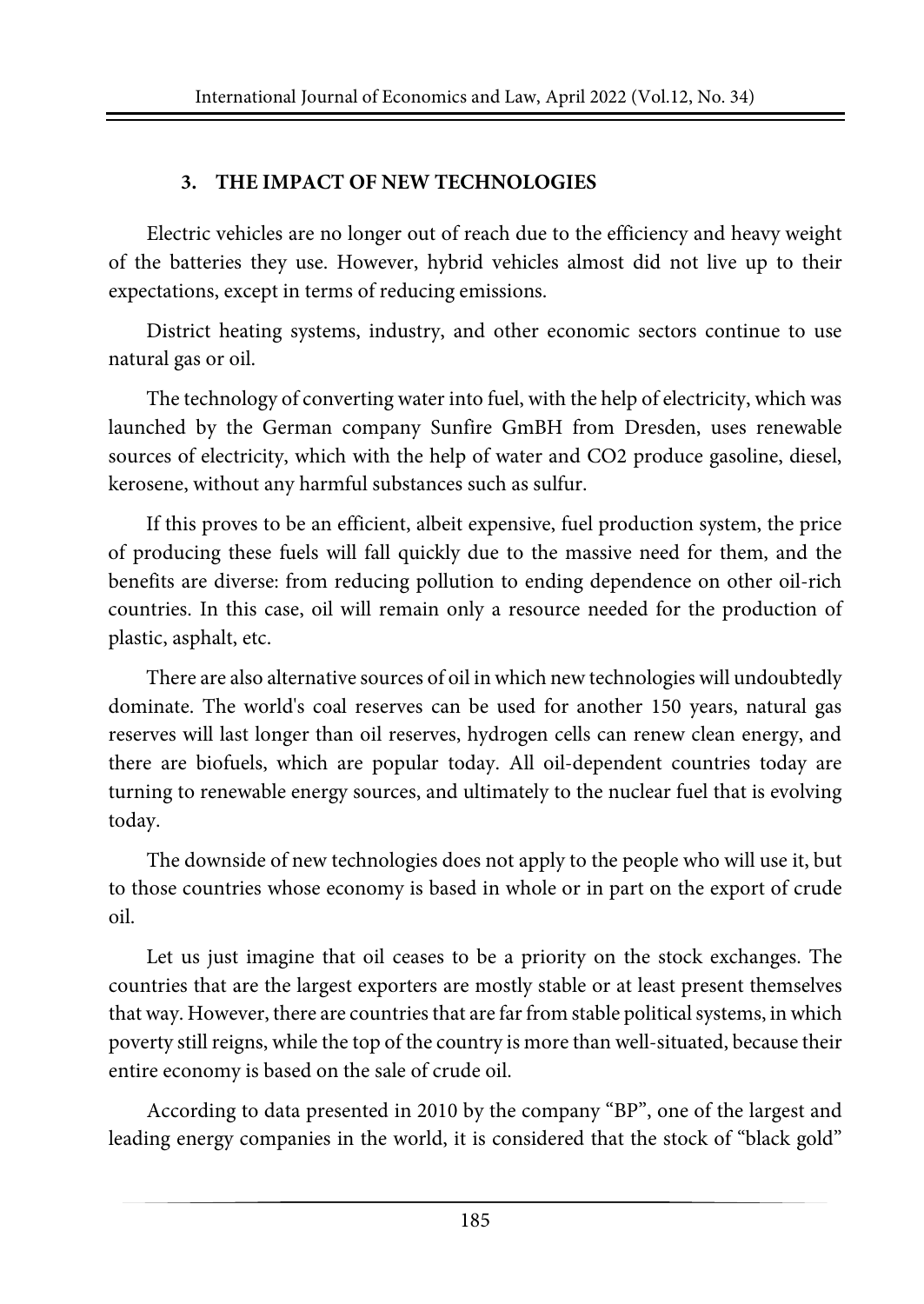remains sufficient, for another 40 years if consumption continues at this pace (Svetski energetski savet 1998. 9-11).

Similar results were obtained by experts from the "Oil Deployment Analysis Center (ODAC)" in London, the same year. They pointed out that the exploitation of oil will reach its maximum in four years, and that after that a steep decline will begin, which will strongly affect the world economy and the way we live today.

Recent months have been marked by a drop in oil prices. It turned out that this decline was artificially caused, in order to put pressure on Russia and its economy, because the sanctions of the EU and the USA did not give the desired results. The results began to show only when the price of oil fell to a lower limit of about \$ 70 per barrel.

The IEA warned in 2014 that with the further fall of oil prices, the risk of social instability in the countries that produce that energy increases.

The International Energy Agency predicted that global oil demand in 2015 would grow at a slower pace than expected, despite falling oil prices.

In recent years, the gap between oil production and consumption has deepened a lot, and nothing better awaits us in the coming years. If consumption exceeds production by even one barrel, the price of oil could reach \$ 100 per barrel. After that, there would be a new, global recession.

Even a small reduction in oil, from ten to 15 percent, for example, could endanger the economy.

For example, during 1970, a decrease of only five percent caused prices to jump by more than 400 percent.

Jeremy Leget, a geologist and author of the book "Almost Gone: Oil, Gas, Warm Air and the Global Energy Crisis", presented the so-called "peak oil" theory to a wider audience.

About two-thirds of the oil reserves are located in the Middle East, and the largest reserves are in Iraq, Iran, Kuwait and Saudi Arabia. As Middle Eastern countries mostly base their economies on crude oil exports, this could cause security problems in the future.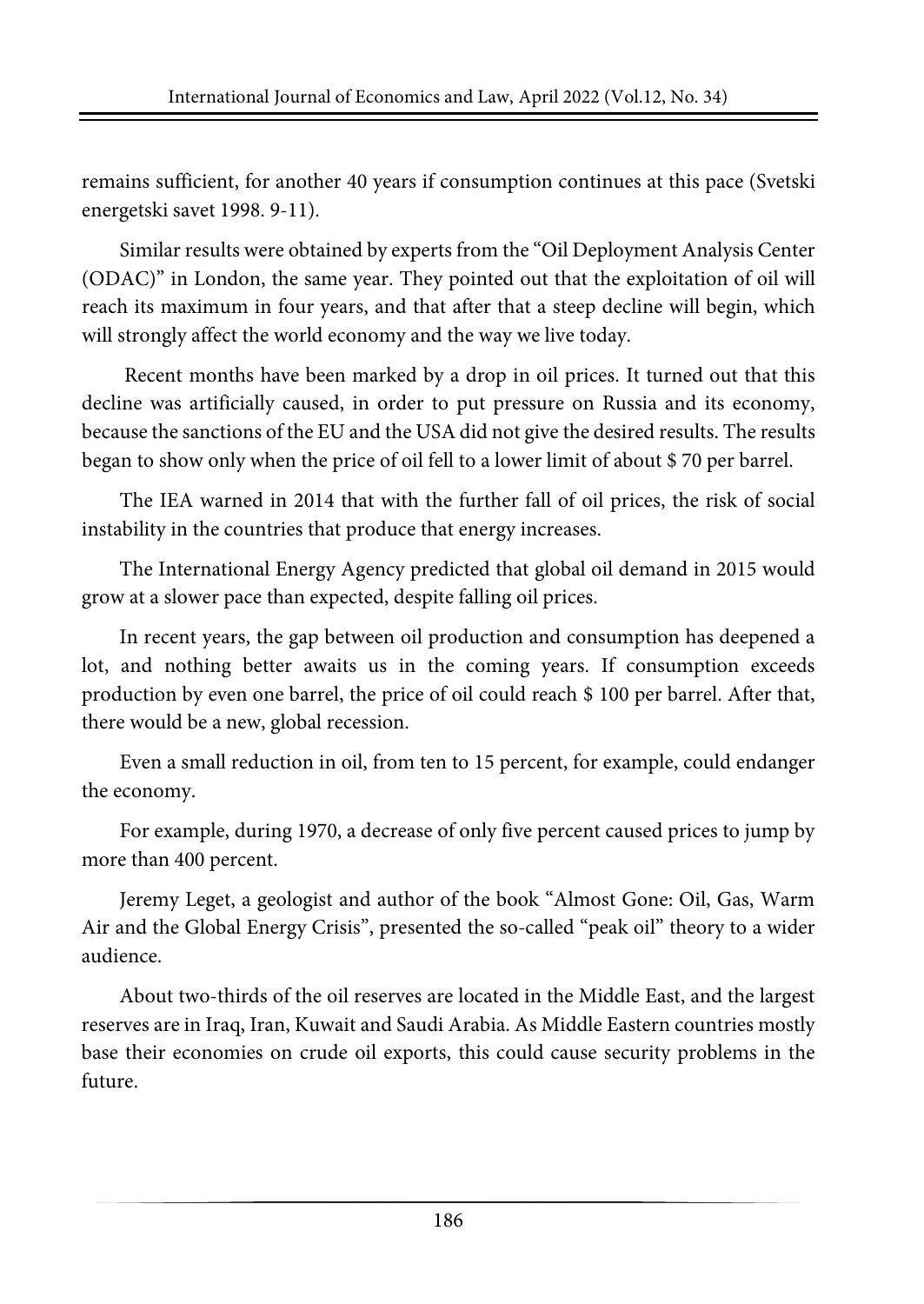In case oil becomes a by-product and the need for it falls, unrest can be expected primarily in countries where the people are poor and the top is rich, because then the top starts to run out of money and buying social peace becomes a problem.

The next problem is drinking water and food. Large amounts of money from oil went for the import of drinking water, food and other products necessary for life, for the production of which the states, due to their geographical position, have no conditions or possibilities. At the same time, the other part of the earnings went / goes for the production and import of weapons.

Namely, these countries are very wellsituated and armed for now. From this we can conclude that in this case the first conflicts on the borders of these civilizations / states will be fought for food and water. Thus, low-intensity conflicts cannot be expected, due to the quantity and strength of weapons that these countries possess. The spread of the conflict from the Middle East, we can expect in the direction of Europe and Asia, as well as in some parts of Africa, where food could be produced en masse.

Poor education of staff of all kinds, little university-educated population, great influence of religion on the lives of people in these climates, the people who are becoming even poorer, all this opens the door to security risks.

Because, if that happens, people become easy prey for indoctrination with radical and extreme interpretations of religion and faith, which can easily lead to an increase in terrorism and later to regional conflicts.

States that support this technology must be aware of the consequences of its use. As much as it was necessary for the current civilization, it is a double-edged sword. Namely, the world's leading countries must take care of the countries whose economies will be damaged, when the mass nature of this technology becomes worrying, and the need for oil is reduced to a minimum.

Changed circumstances require practical solutions.

A high level of technical equipment is a prerequisite for the organization of security prevention at the global level. This level is possessed by Western civilization and needs to be engaged domestically and internationally.

Education in the field of geostrategic and geopolitical events should be constant. Demonstrating understanding and respect for the norms of civilization would contribute to the possibility of greater endurance of modernization, would annul the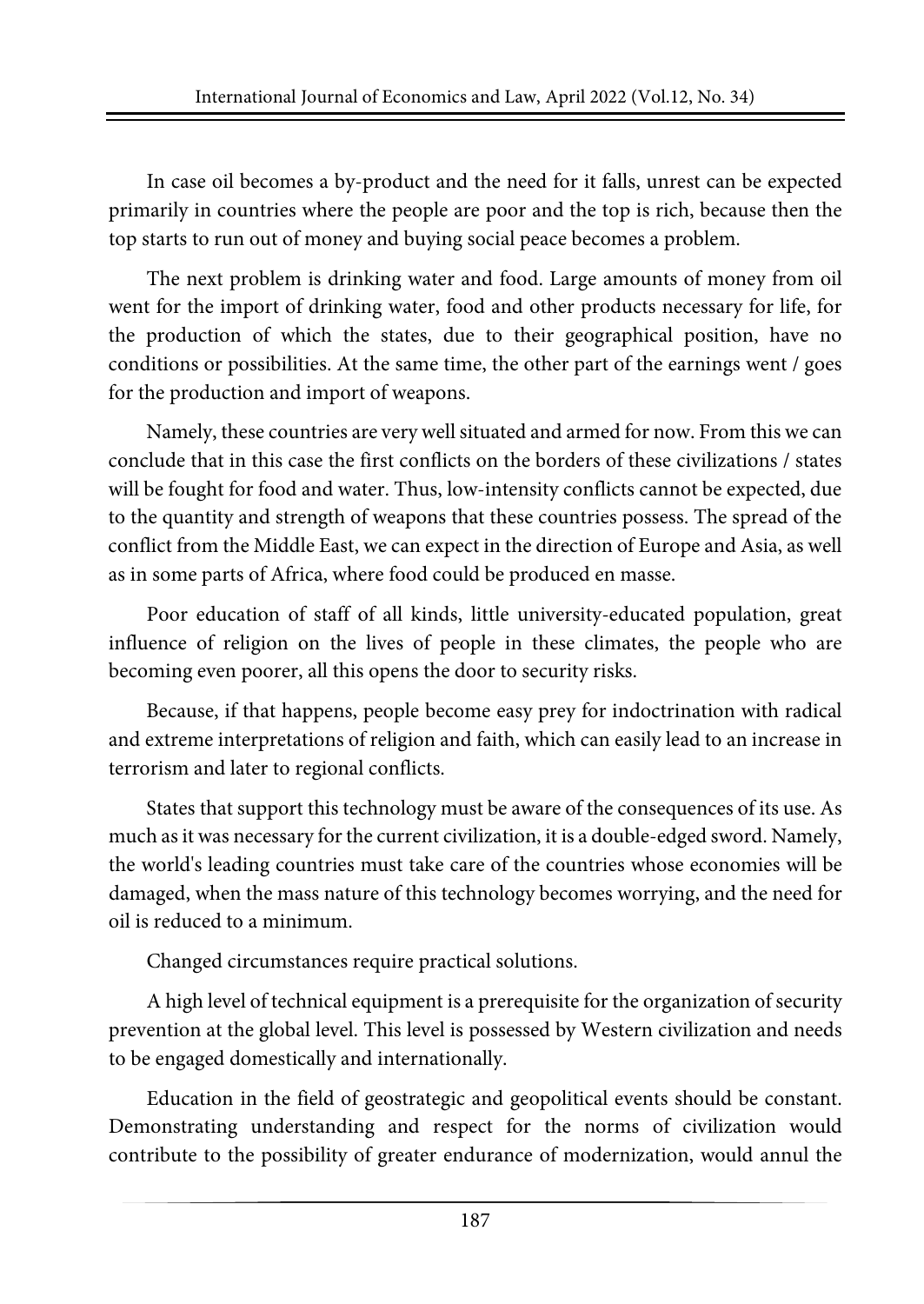height of aggressive responses and these responses would open new paths, beyond aggression. In these educational efforts, it would be necessary to set clear boundaries to what extent the technical equipment is positive.

The use of the media should be used mainly through television, as long as there is data on enormous illiteracy and illiteracy of the written media. In the use of the media, it would be necessary to continuously explain the advantages of modernization, which acts as a parallel path with the existing norms of civilization. In this use, it is imperative to determine the target groups of future generations, which over time could psychologically accept both parallel paths, without compromising the basicity of the belonging civilization.

Because, by forcibly imposing new technologies, we cause the danger of terrorism, but it is not possible to leave other civilizations intact.

The bearers of progress and tolerance are few in these civilizations. Therefore, there is a fact that due to the small number of bearers of progress, the help of others is needed.

sIt would be necessary to form groups that help change the climate of civilization and that would be in competition with those who exploit human fears and prejudices.

In any case, the West's response to possible, extreme resistance should satisfy two demands. First, it should be acceptable, consistent with the demands of democracy, be successful in minimizing or eradicating problems, and second, it should rely on peaceful means.

All of the above would affect the protection of the world's population and material achievements.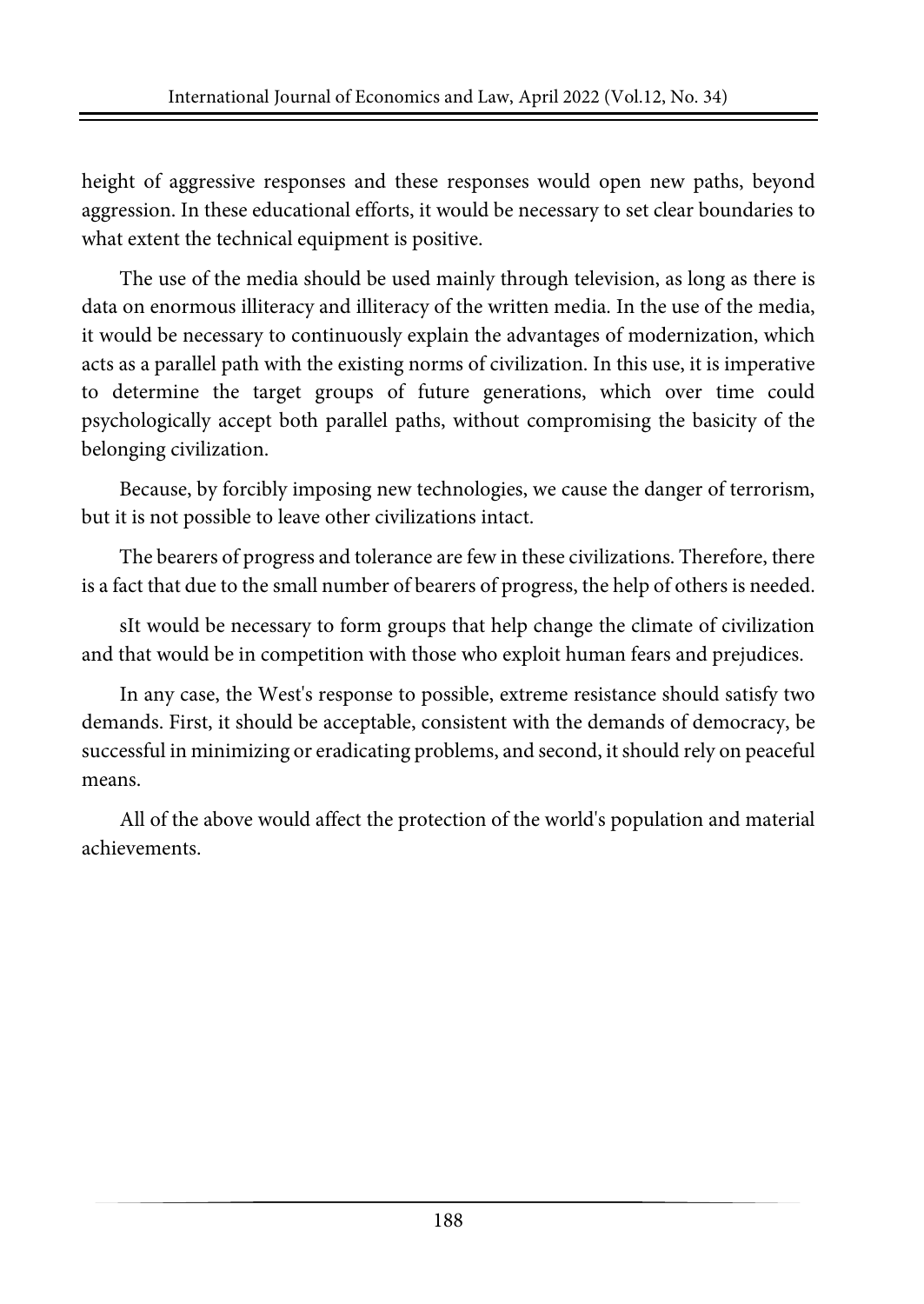## **CONCLUSION**

The last century and the first decade of this century have been marked by new technologies, which can affect global security by causing economic and political changes at the global level.

The projections speak in favor of the fact that in the future, Western countries will continue to be the bearers of global growth. Such trends represent significant progress, however, there are factors that will negatively affect this expansion.

On the other hand, the projection of future events in underdeveloped countries, oil exporters, speaks in favor of reducing oil resources, which could pose a threat to world security.

As the border between internal and external security is difficult to find, so one of the goals of globalization is to strive for the absence of threats.

The security situation in the Middle East is still the dominant global topic, which has gained importance since the outbreak of the global financial crisis.

In addition, there is control over oil sources, the most important energy resource, which are mostly located in the Middle East. Despite having the mentioned resource, most of these countries fail to achieve the expected economic and social development.

Long-term control of oil resources makes a profit that is disproportionately large compared to that which remains with the states, the nominal owners of oil resources. That is why the countries on whose territories the oil sources are located are under constant political, economic and, often, military pressure.

This creates additional resistance in their poor young population towards the achievements of Western countries, and a number of the most extremists are opting to join the networks of the new global terrorism.

Falling oil prices and new technologies for different energy sources can give the same results. Therefore, it is necessary to act preventively.